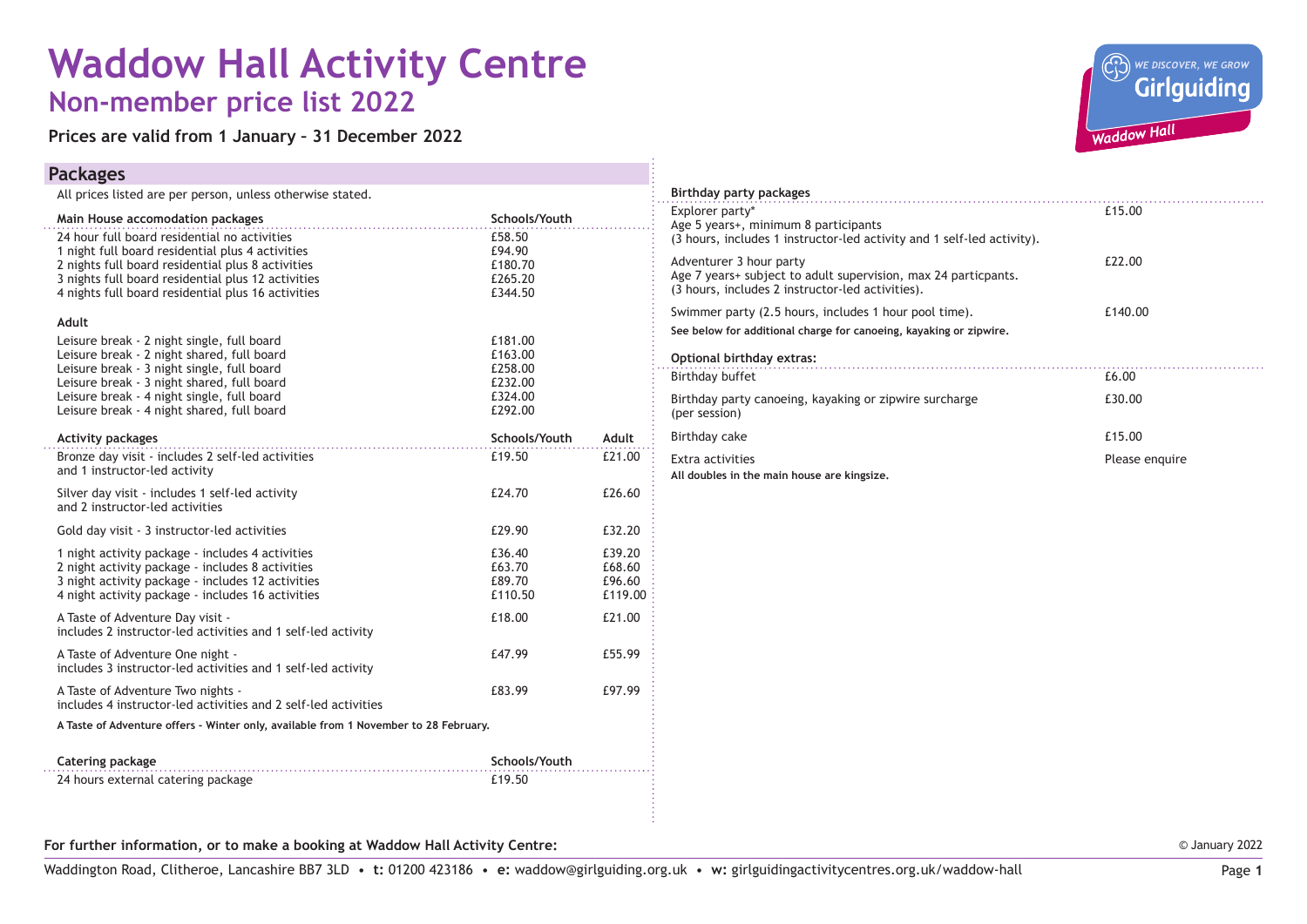# **Waddow Hall Activity Centre**

**Non-member price list 2022**



| Camping                                 |                                                                                                             |               |           | Catering                                                                                        |
|-----------------------------------------|-------------------------------------------------------------------------------------------------------------|---------------|-----------|-------------------------------------------------------------------------------------------------|
| All prices are per person, per night.   |                                                                                                             |               |           | Prices are per person, unless otherwise stated.                                                 |
| <b>Type</b>                             | <b>Details</b>                                                                                              | Schools/Youth | Adult     | <b>Breakfast</b>                                                                                |
| Camping - unequipped                    | Campsite, use of toilet block and water access.                                                             | £6.50         | £7.00     | Continental                                                                                     |
| Camping - equipped                      | Includes the above plus a shelter, electricity<br>and access to cooking equipment including<br>alter fires. | £9.10         | £9.80     | Cooked breakfast<br>Upgrade to cooked breakfast<br>Takeaway breakfast bap (sausage, bacon, yega |
| Tented village                          | Includes all of the above.                                                                                  | £11.70        | £12.60    | Meals                                                                                           |
| Grounds surcharge                       | For grounds use only, with access to toilets.                                                               | £2.00         | £2.00     | One course<br>Two courses (main and dessert)<br>Three courses (starter, main and dessert)       |
| Self-catering accommodation             |                                                                                                             |               |           | Hot/cold buffets and BBQs                                                                       |
| All prices are per building, per night. |                                                                                                             |               |           | Two courses standard                                                                            |
| <b>Building</b>                         | <b>Details</b>                                                                                              | Schools/Youth | Adult     | Two courses standard-plus                                                                       |
| <b>Stables</b>                          | Bunkhouse beds x12 plus leader beds x3                                                                      | £162.50       | £175.00 : | Takeaway                                                                                        |
| Adventure House                         | Beds x31 plus leader beds x6<br>(refurbished 2021)                                                          | £487.50       | £252.00 : | For on-site customers not staying in the Main H<br>One course (main) x4 people                  |
| Rose 1                                  | Double bed and sofabed                                                                                      | £65.00        | £70.00    | Two courses (main and dessert) x4 people                                                        |

| <b>Building</b><br><b>Details</b>     |                                                       | Schools/Youth      | Adult              |  |
|---------------------------------------|-------------------------------------------------------|--------------------|--------------------|--|
| <b>Stables</b>                        | Bunkhouse beds x12 plus leader beds x3                | £162.50            | £175.00            |  |
| Adventure House                       | Beds x31 plus leader beds x6<br>(refurbished 2021)    | £487.50            | £252.00            |  |
| Rose 1                                | Double bed and sofabed                                | £65.00             | £70.00             |  |
| Rose 2                                | Twin or double                                        | £70.20             | £75.60             |  |
| Rose 3                                | Twin/kingsize x1 plus 1 quad room<br>with bunkbeds x2 | £84.50             | £91.00             |  |
| Ribble Lodge<br><b>Ranger Cottage</b> | Pull out mats x12 and bunk room beds x4<br>Beds x15   | £174.20<br>£195.00 | £187.60<br>£210.00 |  |

| <b>CALLING</b>                                                                                                                           |                                                  |                            |
|------------------------------------------------------------------------------------------------------------------------------------------|--------------------------------------------------|----------------------------|
| Prices are per person, unless otherwise stated.<br><b>Breakfast</b>                                                                      | All                                              |                            |
| Continental<br>Cooked breakfast<br>Upgrade to cooked breakfast<br>Takeaway breakfast bap (sausage, bacon, vegan)<br>Meals                | £4.95<br>£6.95<br>£3.95<br>£2.20<br>Self-service | <b>Plated service</b>      |
| One course<br>Two courses (main and dessert)<br>Three courses (starter, main and dessert)<br>Hot/cold buffets and BBQs                   | £7.95<br>£12.95<br>£17.95                        | £10.95<br>£16.95<br>£22.95 |
| Two courses standard<br>Two courses standard-plus<br>Takeaway                                                                            | £12.95<br>£17.95                                 |                            |
| For on-site customers not staying in the Main House.<br>One course (main) x4 people<br>Two courses (main and dessert) x4 people<br>Other | £19.95<br>£29.95                                 |                            |
| Serving supplement<br>Soup and sandwiches<br>Tea, coffee and biscuits<br>Tea, coffee and cake<br>Packed lunch                            | £3.00<br>£6.50<br>£2.95<br>£4.95<br>£5.00        |                            |

#### **Main House accommodation**

Prices are per room, per night. Full board price is per person for three meals.

|                           | <b>Room</b><br>only | With<br>continental<br>breakfast | With<br>cooked<br>breakfast | Full<br>board |
|---------------------------|---------------------|----------------------------------|-----------------------------|---------------|
| Budget single room        | £30.00              | £35.00                           | £39.00                      | £84.50        |
| Standard single room      | £40.00              | £45.00                           | £49.00                      | £95.50        |
| Budget twin/double room   | £45.00              | £55.00                           | £59.00                      | £75.00        |
| Standard twin/double room | £59.00              | £69.00                           | £75.00                      | £86.00        |
| Budget family room        | £65.00              | £75.00                           | £79.00                      | £75.00        |
| Budget triple room        | £65.00              | £75.00                           | £79.00                      | £75.00        |
| Standard family room      | £75.00              | £79.00                           | £89.00                      | £86.00        |
| Standard triple room      | £75.00              | £79.00                           | £89.00                      | £86.00        |
| Budget quad room          | £95.00              | £99.00                           | £120.00                     | £75.00        |
|                           |                     |                                  |                             |               |

**All doubles in the main house are kingsize.**

**For further information, or to make a booking at Waddow Hall Activity Centre:**